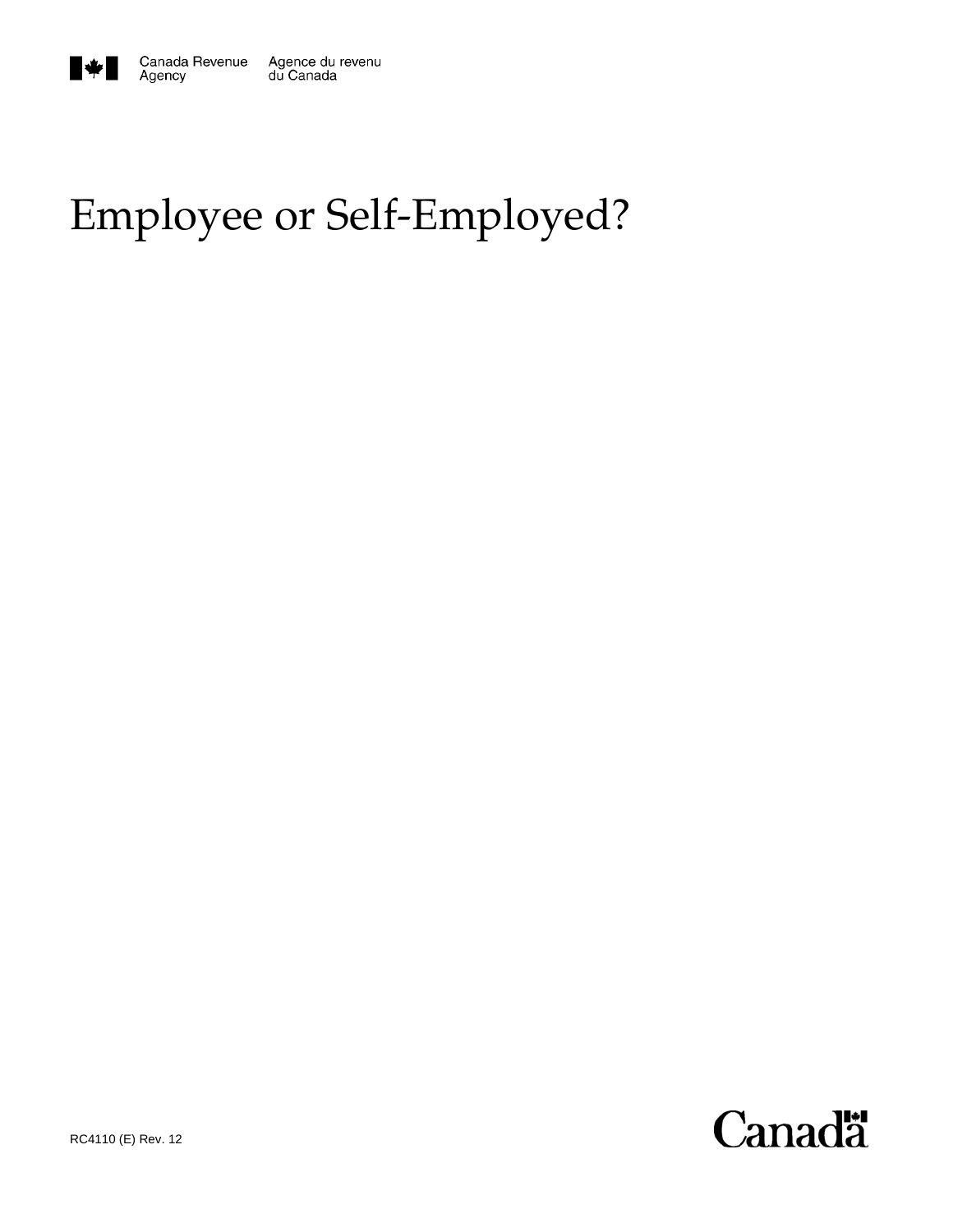### **Is this guide for you?**

Use this guide if you are:

- a payer or employer; or
- a worker.

It will help you understand how to determine a worker's employment status.

If you have a visual impairment, you can get our publications in braille, large print, etext, or MP3. For more information, go to **www.cra.gc.ca/alternate** or call **1-800-959-2221**.

La version française de cette publication est intitulée *Employé ou travailleur indépendant?*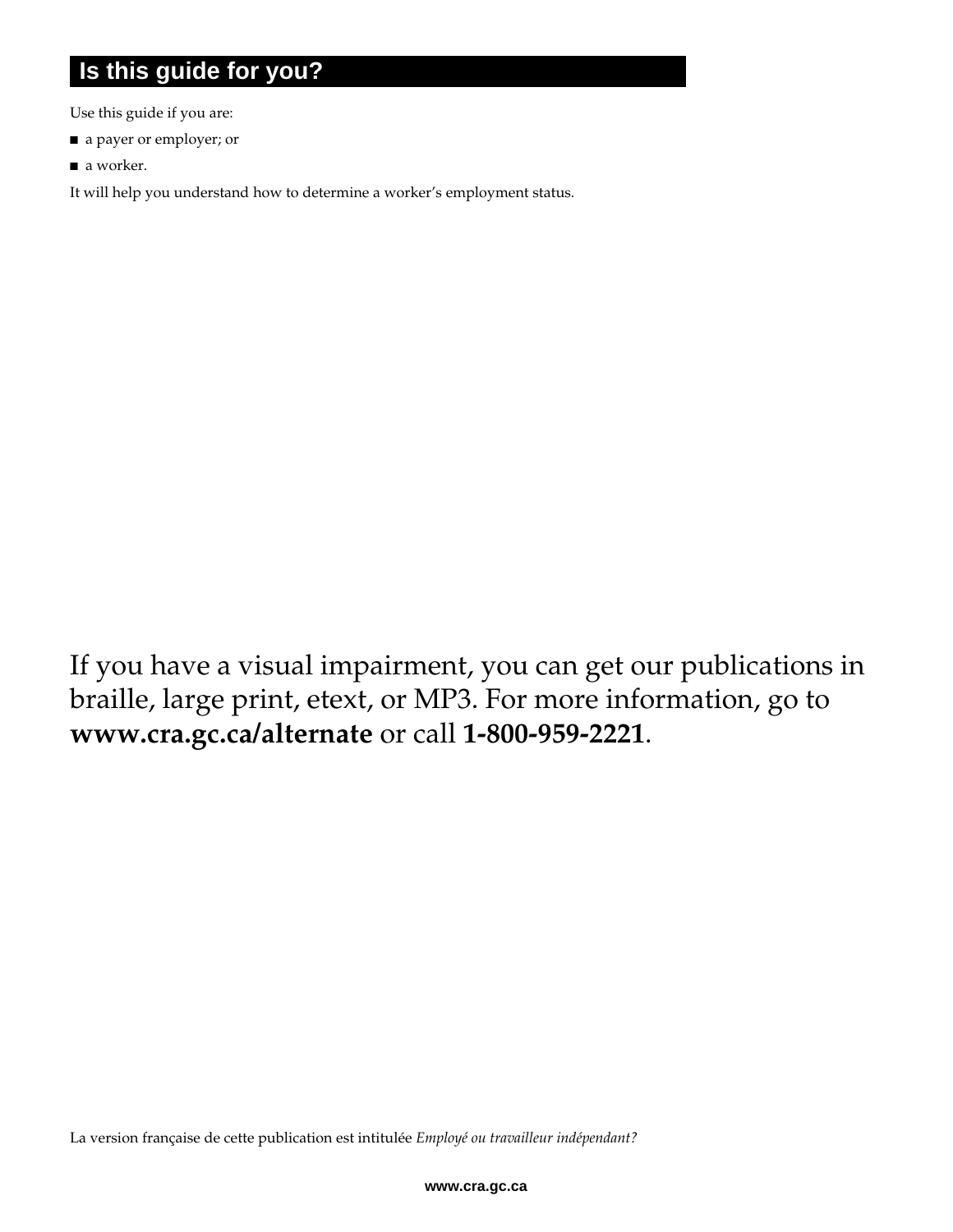### **Table of contents**

l

#### **Page Page 2012 Page 2013 Page 2013 Page 2013 Page 2013**

| Employment insurance for self-employed individuals                                                                                                                                   | 4<br>4<br>4<br>4<br>4<br>4           |
|--------------------------------------------------------------------------------------------------------------------------------------------------------------------------------------|--------------------------------------|
|                                                                                                                                                                                      | 4                                    |
|                                                                                                                                                                                      | 5                                    |
| Determining a worker's employment status in a<br>province or territory other than Quebec<br>Subcontracting work or hiring assistants<br>Responsibility for investment and management | 5<br>6<br>6<br>6<br>7<br>7<br>7<br>7 |

| Determining a worker's employment status in the | 8<br>8<br>8<br>8<br>9 |
|-------------------------------------------------|-----------------------|
|                                                 | 9                     |
|                                                 | 10<br>10              |
|                                                 | 10                    |
|                                                 | 10                    |
|                                                 | 10<br>10              |
|                                                 | 10                    |
|                                                 | 10<br>10              |
|                                                 | 10                    |
|                                                 | 10                    |
|                                                 | 11<br>11              |
|                                                 |                       |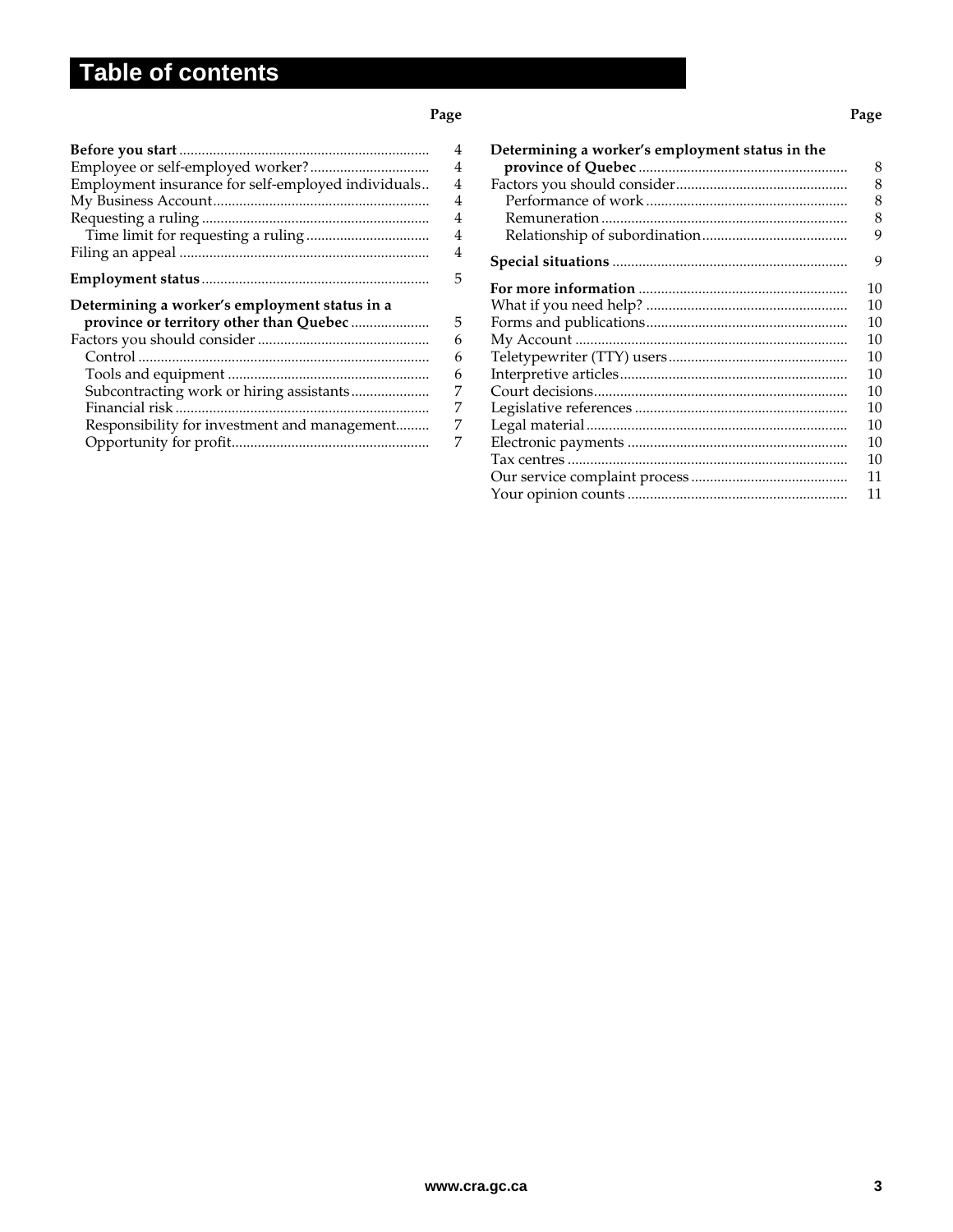### **Before you start**

### **Employee or self-employed worker?**

It is important to determine whether a worker is an **employee** or a **self-employed individual**. Employment status directly affects a person's entitlement to employment insurance (EI) benefits under the *Employment Insurance Act*. It can also have an impact on how a worker is treated under other legislation such as the *Canada Pension Plan* and the *Income Tax Act*.

The facts of the working relationship as a whole determine the employment status.

If the worker is an **employee** (employer-employee relationship), the payer is considered an employer. Employers are responsible for deducting Canada Pension Plan (CPP) contributions, EI premiums, and income tax from remuneration or other amounts they pay to their employees. They have to remit these deductions along with their share of CPP contributions and EI premiums to the Canada Revenue Agency.

An employer who fails to deduct the required CPP contributions or EI premiums has to pay both the employer's share and the employee's share of any contributions and premiums owing, plus penalties and interest. For more information, go to **www.cra.gc.ca/payroll**.

#### **Note**

**Non-arm's length relationship** – If an employee is not dealing at arm's length with the employer, it is possible that his or her employment is not insurable under the *Employment Insurance Act.* For more information, read the interpretation article on this subject at **www.cra.gc.ca/cppeiexplained**.

If the worker is a **self-employed individual** and in a business relationship, he or she is considered to have a business. For more information, go to **www.cra.gc.ca/business**.

### **Employment insurance for self-employed individuals**

Self-employed individuals may in some circumstances be eligible for certain employment insurance special benefits by contributing to the plan.

For more information, visit Service Canada at **www.servicecanada.gc.ca**.

Self-employed individuals in Quebec may be eligible for benefits under the Quebec Parental Insurance Plan (QPIP). For more information, visit Revenu Québec at **www.rqap.gouv.qc.ca**.

### **My Business Account**

My Business Account gives business owners (including partners, directors, and officers) secure, online access to a growing range of services for payroll, GST/HST, corporation income tax, and other accounts.

If you have a payroll account with the CRA, you can view your payroll account balance and transactions, file and view the status of your T4 return, provide a nil remittance, request a CPP/EI ruling, register a formal dispute (appeal), change addresses, and view your payroll remitting requirements. You can also authorize an employee or representative to have online access to your information. To use these online services, go to **www.cra.gc.ca/mybusinessaccount**. If you are an authorized representative or employee, you can access these services at **www.cra.gc.ca/representatives**.

### **Requesting a ruling**

If a worker or payer is not sure of the worker's employment status, either party can request a ruling to have the status determined. A ruling determines whether a worker is an employee or is self-employed, and whether that worker's employment is pensionable or insurable. If you have a payroll account and are registered on My Business Account, you can use the "Request a CPP/EI ruling" service in My Business Account at **www.cra.gc.ca/mybusinessaccount**.

An authorized representative for the payer can request a ruling electronically at **www.cra.gc.ca/representatives**.

A payer or a worker can request a ruling by sending a letter or a completed Form CPT1, *Request for a Ruling as to the Status of a Worker Under the Canada Pension Plan and/or the Employment Insurance Act*, to their tax services office. You can get this form at **www.cra.gc.ca/forms** or by calling **1-800-959-2221**. For a list of our tax services offices and tax centres, go to **www.cra.gc.ca/tso**.

#### **Note**

This guide **does not replace** a formal request for a ruling.

### **Time limit for requesting a ruling**

A worker or an employer can request a ruling before June 30 of the year following the year to which the question relates. For example, if the employment took place in 2012, the ruling request has to be made before June 30, 2013.

### **Filing an appeal**

If a CPP/EI ruling has been issued and the worker or payer does not agree with the decision, either party has the right to file an appeal within 90 days after being notified of the CPP/EI ruling.

If a CPP/EI payroll assessment has been issued, the payer has the right to file an appeal within 90 days after being notified of that payroll assessment.

However, before you file an appeal, we strongly recommend that you first call or write to the tax services office or tax centre that issued the CPP/EI ruling to discuss the matter. Many disputes are resolved this way and can save you the time and trouble of appealing.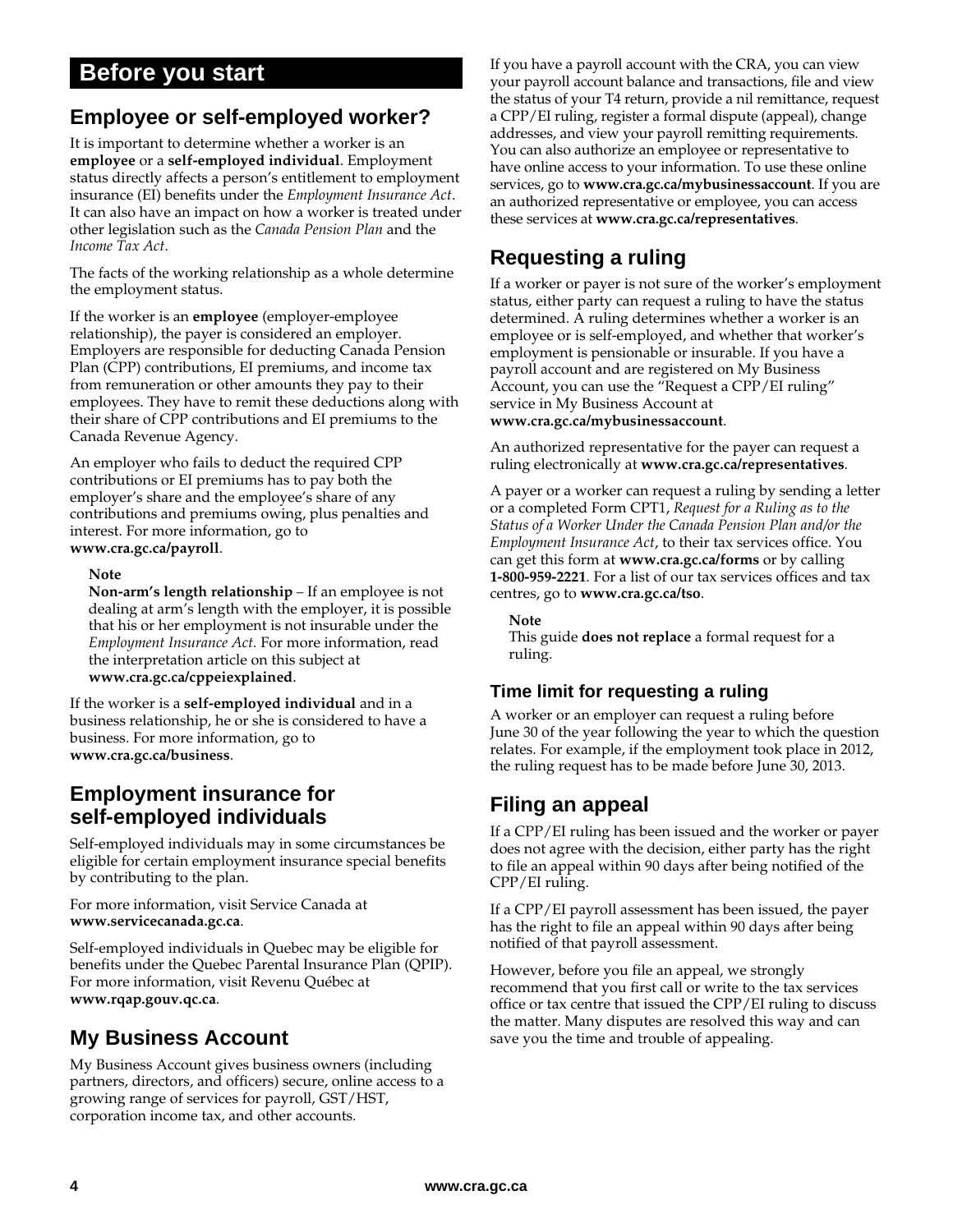#### To appeal **a CPP/EI ruling decision**, you can:

- access My Business Account at **www.cra.gc.ca/mybusinessaccount**, and select "Register a formal dispute (appeal)" for your payroll account;
- access My Account at **www.cra.gc.ca/myaccount**, select "Register my formal dispute," and choose "CPP/EI ruling" in the subject area;
- access Represent a Client at **www.cra.gc.ca/representatives**. If you represent a business, select "Register a formal dispute (appeal)" for a payroll account, and then choose "CPP/EI ruling" in the subject area. If you represent an individual, select "Register my formal dispute", and then choose "CPP/EI ruling" in the subject area;
- file Form CPT100*, Appeal of a Ruling under the Canada Pension Plan and/or Employment Insurance Act*; or
- write to the chief of appeals at your tax services office or tax centre explaining why you do not agree with the ruling and provide all related facts. Include a copy of the CPP/EI ruling letter. The addresses of our tax centres are listed at the end of this guide. They, along with the addresses of our tax services offices, are available at **www.cra.gc.ca/tso**.

For more information on how to appeal a CPP/EI ruling decision, see Booklet P133, *Your Appeal Rights – Canada Pension Plan and Employment Insurance Coverage* and Booklet P148, *Resolving Your Dispute: Objection and Appeal Rights under the Income Tax Act*.

### **Employment status**

Tertain factors have to be considered when determining if a worker is an employee or a self-employed Certain fa<br>individual.

These factors differ if the contract is formed in the province of Quebec or in another province or territory. Usually, the province or territory where the contract was formed will determine which set of factors to use.

#### **Note**

In a written contract, the parties may state that in the event of a disagreement about the contents of the contract, it is to be interpreted under the Quebec law (Civil Code), even though the contract was formed, for example, in Ontario (common law). Depending on where the contract is formed, unless it is stated differently in the written contract, use the set of factors appropriate for your situation. For more information on the treatment of a worker's status in Quebec, refer to publication IN-301-V, *Employee or Self-Employed Person?* from Revenu Québec.

## **Determining a worker's employment status in a province or territory other than Quebec**

hen we examine whether a person is an employee or  $\mathbf{W}$  hen we examine whether a person is an employee or<br>a self-employed individual, the key question we ask<br>is related to a green is grouped to a gradient service or is whether the person is engaged to perform services as a person in business on his or her own account, or as an employee. To do this, we examine the total relationship between the worker and the payer, using a two-step approach.

#### **Step 1**

We ask the worker and the payer what their intent was when they entered into the working arrangement. Did the two parties intend to enter into a **contract of service** (employer-employee relationship) or did they intend to enter into a **contract for services** (business relationship)?

We need to know how they defined their working relationship and why they defined it as such.

Sometimes the intention is clear, and both parties are in agreement (common intent). Sometimes the intent can be found in a written agreement. Sometimes the two parties have a different understanding as to the status of their working relationship, in which case there is no common intent.

Workers and payers can set up their affairs as they see fit; however, they have to ensure that the status they have chosen is reflected in the actual terms and conditions of the working relationship.

#### **Step 2**

We ask the worker and the payer questions that will help us understand the working relationship and allow us to verify whether the intent of the parties is reflected in the facts.

These questions relate to the following elements:

- the level of control the payer has over the worker's activities;
- whether the worker provides the tools and equipment;
- whether the worker can subcontract the work or hire assistants;
- the degree of financial risk the worker takes;
- the degree of responsibility for investment and management the worker holds;
- the worker's opportunity for profit; and
- any other relevant factors, such as written contracts.

We look at the answers separately for each element and then together.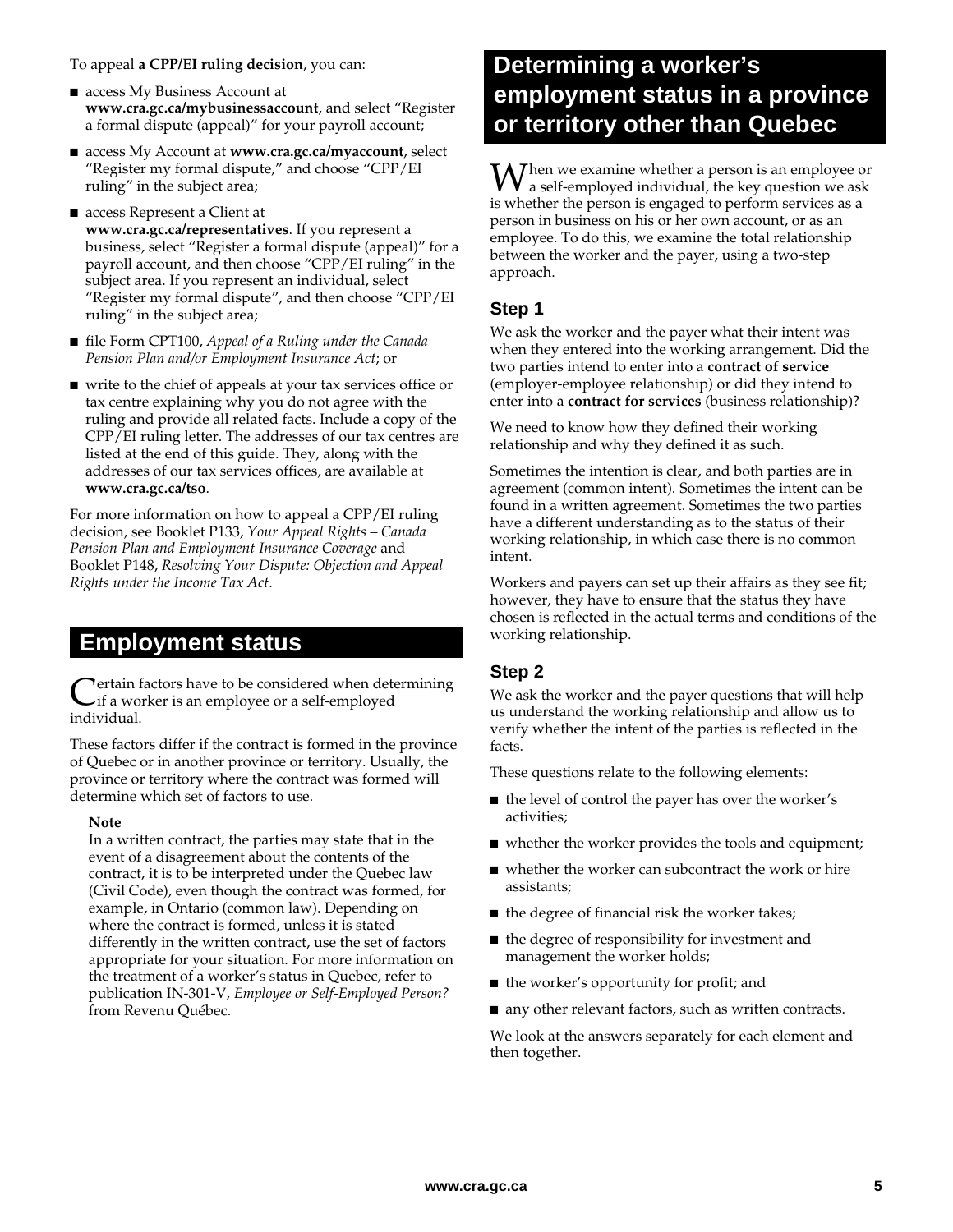We consider whether they reflect the stated intention. When there is no common intent, we decide if the actual working conditions are more consistent with a **contract of service** or with a **contract for services**.

### **Factors you should consider**

To help you understand the process, we explain each factor and show some indicators that the worker may be an employee or a self-employed individual.

### **Control**

Control is the ability, authority, or right of a payer to exercise control over a worker concerning the manner in which the work is done and what work will be done.

#### **Degree of control or autonomy**

Consider the degree of control held by the payer or the degree of autonomy held by the worker.

The actual degree of control will vary with the type of work and the skills of the worker.

Determination of the degree of control can be difficult when examining the employment of professionals such as engineers, doctors, and IT consultants. Because of their expertise and specialized training, they may need little or no specific direction in their daily activities. When examining the factor of control, it is necessary to focus on both the payer's control over the worker's daily activities, and the payer's influence over the worker.

#### **Payer's right to exercise control**

It is the right of the payer to exercise control that is relevant, **not** whether the payer actually exercises this right.

It is the control of a payer over a worker that is relevant, and **not** the control of a payer over the end result of a product or service purchased.

#### **Indicators that the worker is an employee**

- The relationship is one of subordination. The payer will often direct, scrutinize, and effectively control many elements of how and when the work is performed.
- The payer controls the worker with respect to both the results of the work and the method used to do the work.
- The payer determines and controls the method and amount of pay. Salary negotiations may still take place in an employer-employee relationship.
- The worker requires permission to work for other payers while working for this payer.
- Where the schedule is irregular, priority on the worker's time is an indication of control over the worker.
- The payer determines what jobs the worker will do.
- The worker receives training or direction from the payer on how to do the work. The overall work environment between the worker and the payer is one of subordination.
- The payer chooses to listen to the worker's suggestions but has the final word.

#### **Indicators that the worker is a self-employed individual**

- A self-employed individual usually works independently within a defined framework.
- The worker does not have anyone overseeing his or her activities.
- The worker is usually free to work when and for whom he or she chooses and may provide his or her services to different payers at the same time.
- The worker can accept or refuse work from the payer.
- The working relationship between the payer and the worker does **not** present a degree of continuity, loyalty, security, subordination, or integration, all of which are generally associated with an employer-employee relationship.

#### **Tools and equipment**

Consider if the worker owns and provides tools and equipment to accomplish the work. Contractual control of, and responsibility for, an asset in a rental or lease situation is also considered under this factor.

What is relevant is the significant investment in the tools and equipment along with the cost of replacement, repair, and insurance. A worker who has made a significant investment is likely to retain a right over the use of these assets, diminishing the payer's control over how the work is performed. In addition, a significant investment in tools and equipment and the maintenance and replacement costs associated with these assets may place the worker at the risk of a loss.

#### **Note**

Tools and equipment can vary widely in terms of value and can include everything from wrenches and hammers, to costumes, appliances, stethoscopes, musical instruments, computers, and vehicles such as trucks and tractors.

Self-employed individuals often supply the tools and equipment required to complete a contract. As a result, the ownership of tools and equipment by a worker is more commonly associated with a business relationship.

However, employees sometimes also have to provide their own tools. The courts have acknowledged that because a worker is required to provide tools of the trade, this does not in itself mean that the worker is a self-employed individual. For example, many skilled tradespeople such as auto mechanics have to supply their own tools, even if they are full-time employees.

#### **Indicators that the worker is an employee**

- The payer supplies most of the tools and equipment the worker needs. In addition, the payer is responsible for repair, maintenance, and insurance costs.
- The worker supplies the tools and equipment and the payer reimburses the worker for their use.
- The payer retains the right of use over the tools and equipment provided to the worker.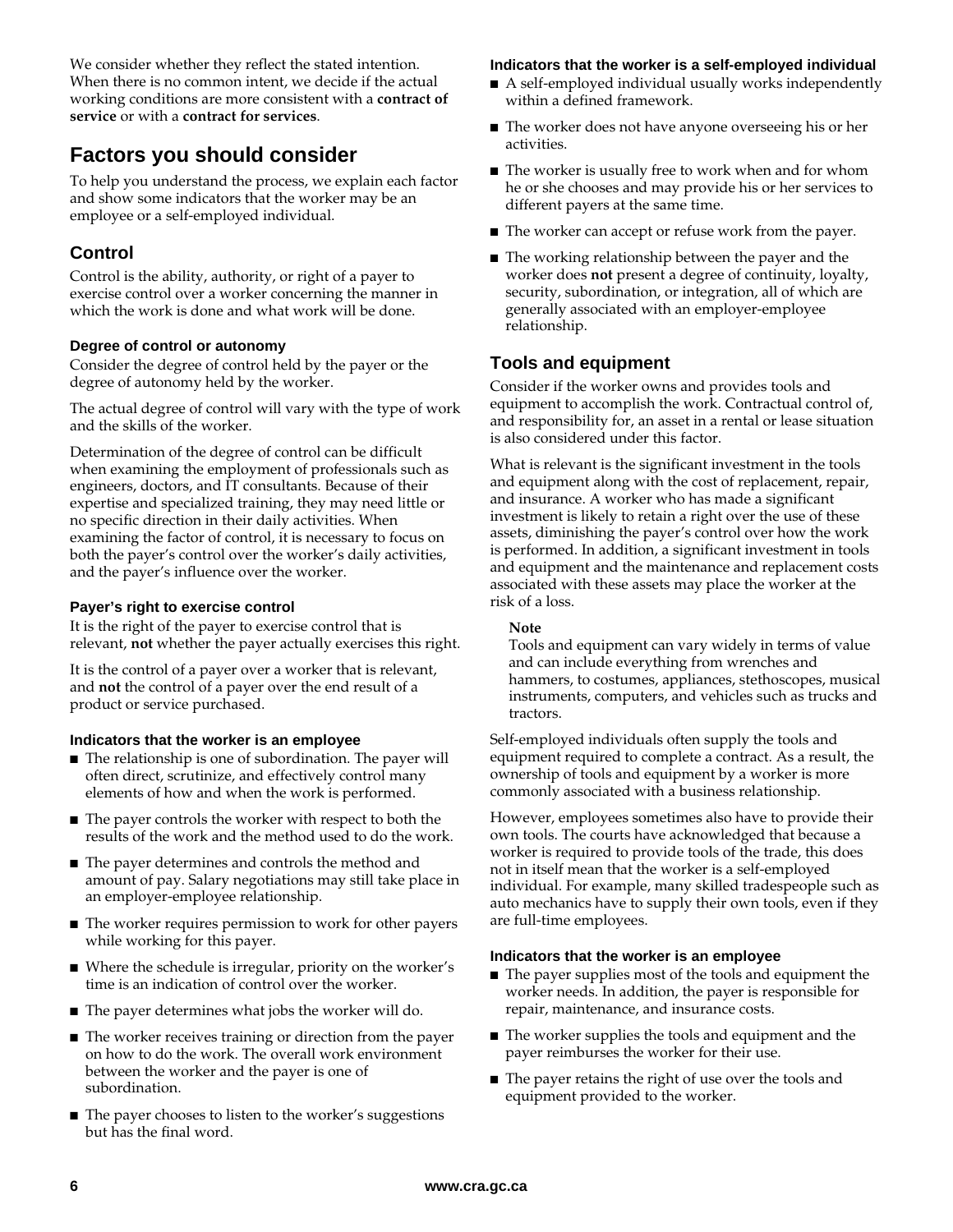#### **Indicators that the worker is a self-employed individual**

- The worker provides the tools and equipment needed for the work. In addition, the worker is responsible for the costs of repairs, insurance, and maintenance to the tools and equipment.
- The worker has made a significant investment in the tools and equipment and the worker retains the right over the use of these assets.
- The worker supplies his or her own workspace, is responsible for the costs to maintain it, and performs substantial work from that site.

#### **Subcontracting work or hiring assistants**

Consider if the worker can subcontract work or hire assistants. This factor can help determine a worker's business presence because subcontracting work or hiring assistants can affect their chance of profit and risk of loss.

#### **Indicators that the worker is an employee**

- The worker cannot hire helpers or assistants.
- The worker does not have the ability to hire and send replacements. The worker has to perform the services personally.

#### **Indicators that the worker is a self-employed individual**

- The worker does not have to perform the services personally. He or she can hire another party to either complete the work or help complete the work, and pays the costs for doing so.
- The payer has no say in whom the worker hires.

#### **Financial risk**

Consider the degree of financial risk taken by the worker. Determine if there are any fixed ongoing costs incurred by the worker or any expenses that are not reimbursed.

Usually, employees will not have any financial risk as their expenses will be reimbursed, and they will not have fixed ongoing costs.

Self-employed individuals, on the other hand, can have financial risk and incur losses because they usually pay fixed monthly costs even if work is not currently being performed.

Employees and self-employed individuals may be reimbursed for business or travel expenses. Consider only the expenses that are **not** reimbursed by the payer.

#### **Indicators that the worker is an employee**

- The worker is not usually responsible for any operating expenses.
- Generally, the working relationship between the worker and the payer is continuous.
- The worker is not financially liable if he or she does not fulfil the obligations of the contract.
- The payer determines and controls the method and amount of pay.

#### **Indicators that the worker is a self-employed individual**

- The worker hires helpers to assist in the work. The worker pays the hired helpers.
- The worker performs a substantial amount of work from his or her own workspace and incurs expenses relating to the operation of that workspace.
- The worker is hired for a specific job rather than an ongoing relationship.
- The worker is financially liable if he or she does not fulfil the obligations of the contract.
- The worker does not receive any protection or benefits from the payer.
- The worker advertises and actively markets his or her services.

#### **Responsibility for investment and management**

Consider the degree of responsibility for investment and management held by the worker.

Is the worker required to make any investment in order to provide the services?

A significant investment is evidence that a business relationship may exist. You should also consider if the worker is free to make business decisions that affect his or her profit or loss.

#### **Indicators that the worker is an employee**

- The worker has no capital investment in the business.
- The worker does not have a business presence.

#### **Indicators that the worker is a self-employed individual**

- The worker has capital investment.
- The worker manages his or her staff.
- The worker hires and pays individuals to help perform the work.
- The worker has established a business presence.

#### **Opportunity for profit**

Consider whether the worker can realize a profit or incur a loss, as this indicates that a worker controls the business aspects of services rendered and that a business relationship likely exists. To have a chance of a profit and a risk of a loss, a worker has to have potential proceeds and expenses, and one could exceed the other.

Employees normally do not have the chance of a profit and risk of a loss even though their remuneration can vary depending on the terms of their employment contracts. For example, employees working on a commission or piece-rate basis, or employees with a productivity bonus clause in their contract can increase their earnings based on their productivity. This increase in income is not normally viewed as a profit, as it is not the excess of proceeds over expenses.

Employees may have expenses directly related to their employment, such as automobile expenses, board and lodging costs. Normally, expenses would not place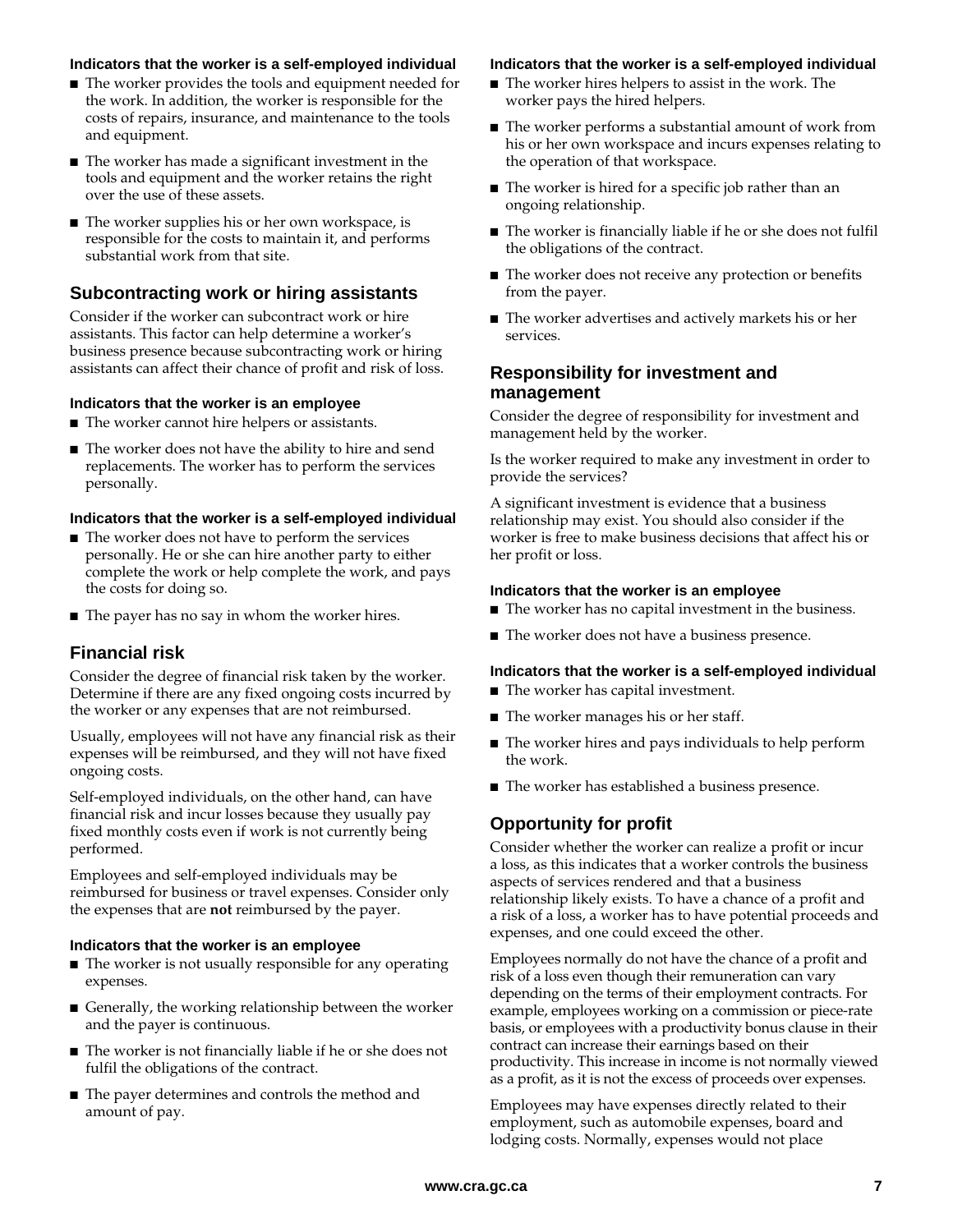employees at risk of incurring a loss because it is unlikely that the expenses would be in excess of their remuneration.

Self-employed individuals normally have the chance of profit or risk of loss, because they have the ability to pursue and accept contracts as they see fit. They can negotiate the price (or unilaterally set their prices) for their services and have the right to offer those services to more than one payer. Self-employed individuals will normally incur expenses to carry out the terms and conditions of their contracts, and to manage those expenses to maximize net earnings. Self-employed individuals can increase their proceeds and/or decrease their expenses in an effort to increase profit.

This factor has to be considered from the worker's perspective, not the payer's. It is for the most part an assessment of the degree to which the worker can control his or her proceeds and expenses.

Employees generally do not share in profits or suffer losses incurred by the business.

The method of payment may help to determine if the worker has the opportunity to make a profit or incur a loss. In an employer-employee relationship, the worker is normally guaranteed a return for the work done and is usually paid on an hourly, daily, weekly, or similar basis.

Similarly, some self-employed individuals may be paid on an hourly basis. However, when a worker is paid a flat rate for the work performed, it generally indicates a business relationship, especially if the worker incurs expenses in performing the services.

#### **Indicators that the worker is an employee**

- The worker is not normally in a position to realize a business profit or loss.
- The worker is entitled to benefit plans which are normally only offered to employees. These include registered pension plans, and group accident, health, and dental insurance plans.

#### **Indicators that the worker is a self-employed individual**

- The worker can hire a substitute and the worker pays the substitute.
- The worker is compensated by a flat fee and incurs expenses in performing the services.

### **Determining a worker's employment status in the province of Quebec**

hen we examine whether a person is an employee or When we examine whether a person is an employee or<br>self-employed individual in the province of Quebec, we examine the relationship between the worker and the payer, using a three step approach.

#### **Step 1**

We ask the worker and the payer what their intent was when they entered into the working arrangement. We need to know how they defined their working relationship and why they defined it as such.

Sometimes the intention is clear, and both parties are in agreement (common intent). Sometimes the intent can be found in a written agreement. Sometimes the two parties have a different understanding as to the status of their employment relationship, in which case there is no common intent.

Workers and payers can set up their affairs as they see fit; however, they have to ensure that the status they have chosen is reflected in the actual terms and conditions of the working relationship.

To determine the parties' intentions, we obtain a copy of the contract, or testimony by the parties and examine the parties' actions. Both parties' intentions form part of the context that we analyse.

#### **Step 2**

We look to see if the employment meets the definition of a contract of employment, or of a business contract (contract for services) defined in the *Civil Code of Québec* by considering the following factors:

- performance of work;
- remuneration; and
- relationship of subordination.

It is important to gather the facts and analyse each of them in light of the specific context of the employment and the intent of the parties.

### **Step 3**

We compare each party's intentions with their actual working relationship. We determine whether the conditions of the working relationship represent the status that the parties have chosen and that they are consistent with the definitions of the *Civil Code of Québec*.

### **Factors you should consider**

Examine the relationship between the worker and the payer by considering the factors outlined in Step 2.

To help you understand the process, we explain each factor and provide some indicators to show whether a relationship of subordination exists.

#### **Performance of work**

Whether there is an employer-employee relationship or a business relationship, the worker has to perform the work. It can be part-time or full-time for a specified or indeterminate period.

#### **Remuneration**

Remuneration means all consideration and benefits having a monetary value. Whether there is an employer-employee relationship or a business relationship, the worker will receive remuneration in exchange for work. The remuneration can be calculated by time, by the piece or another manner.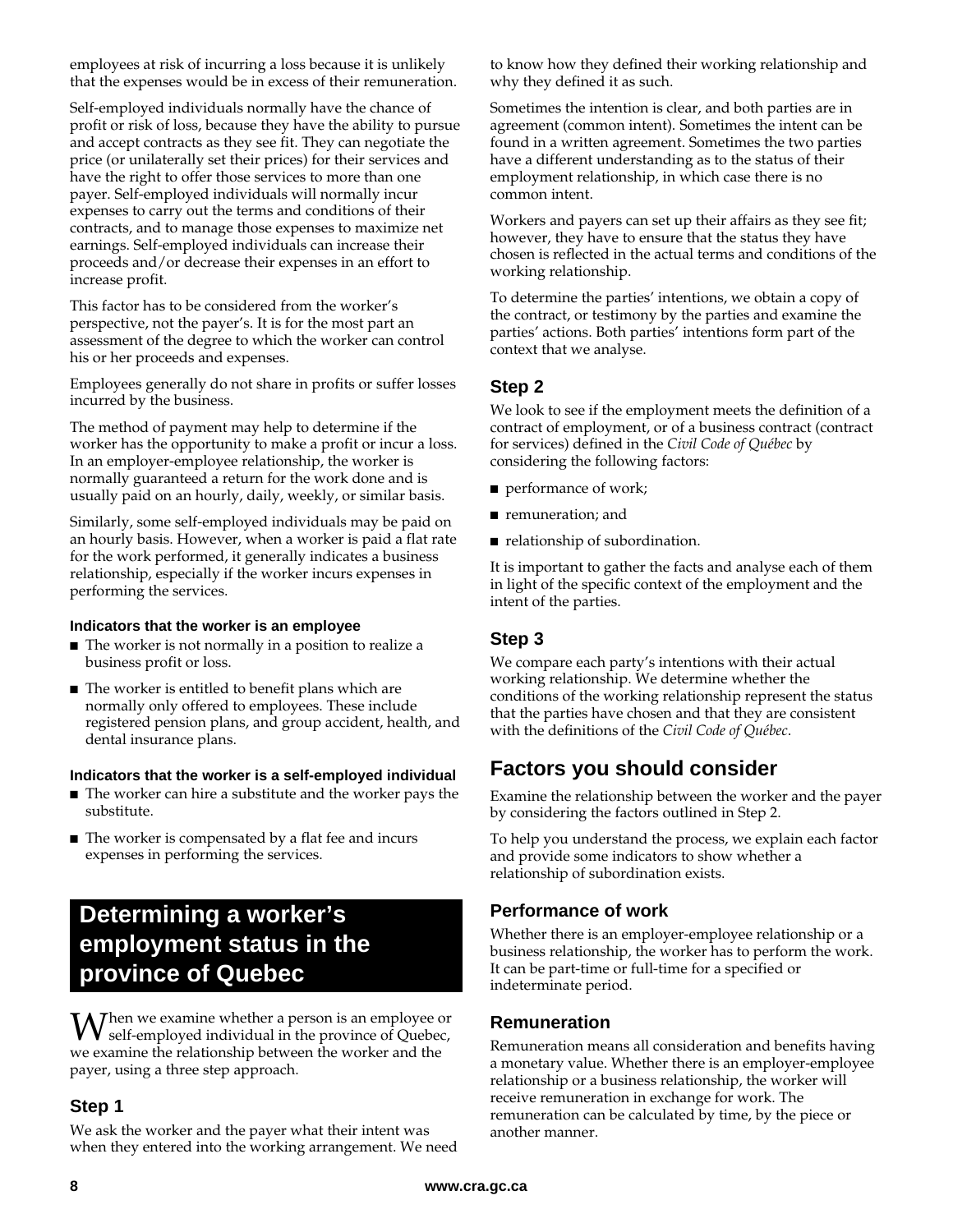#### **Relationship of subordination**

This factor helps distinguish the employer-employee relationship from a business relationship.

The relationship of subordination is the capacity, the authority or the right of a payer to exercise a control over the worker's activities and the manner in which the work is done.

#### **Degree of control or autonomy**

Consider the degree of control held by the payer or the degree of autonomy held by the worker.

The actual degree of control will vary with the type of work and the skills of the worker.

The determination of the degree of control can be difficult when examining the employment of professionals such as engineers, doctors, and IT consultants. Because of their expertise and specialized training, they may require little or no specific direction in their daily activities. When examining the factor of control, it is necessary to focus on both the payer's control over the worker's daily activities, and the payer's influence over the worker.

#### **Payer's right to exercise control**

It is the right of the payer to exercise control that is relevant, **not** whether the payer actually exercises this right.

It is the control of a payer over a worker that is relevant, and **not** the control of a payer over the end result of a product or service that he or she has purchased.

#### **Indicators that the worker is an employee**

- The payer directs and controls many elements of how the work is performed (such as what, who, where, when, and how).
- The payer controls the worker's absences, such as sick leave or vacation leave.
- The payer controls the worker with respect to the results of the work and the method used to do the work.
- The payer creates the work schedule and establishes the worker's rules of conduct.
- The worker has to perform the work personally.
- The worker has to remit activity reports to the payer.
- The worker's activities are reserved to a single payer (exclusivity of services).
- The payer can impose disciplinary actions on a worker.
- The worker receives training or direction from the payer on how to perform the work.
- The worker accepts integration in the payer's business to have the latter benefit from his work.
- The parties have inserted a non-competition clause in their written contract.

#### **Indicators that the worker is a self-employed individual**

- The worker is usually free to work when and for whom he or she chooses and may provide his or her services to different payers at the same time.
- The worker does not have to perform the services personally. He or she can hire another party to either complete the work or help complete the work.
- The worker can generally choose the time and the manner the work will be performed.
- The worker does not need to be at the payer's premises.
- The worker can accept or refuse work from the payer.
- The working relationship between the payer and the worker does **not** present a degree of continuity, loyalty, security, subordination, or integration, all of which are generally associated with an employer-employee relationship.

#### **Note**

Since in certain working relationships it can be difficult to determine whether there is a relationship of subordination, we can also take into consideration indicators used in common law, referred to above in Step 2 of the section titled "Determine a worker's employment status in a province or territory other than Quebec."

### **Special situations**

**S** pecial rules concerning CPP, EI and income tax apply to certain occupations. These special rules apply to:  $\bigcup$  certain occupations. These special rules apply to:

- barbers and hairdressers;
- taxi drivers and drivers of other passenger-carrying vehicles;
- emergency volunteers;
- fishers;
- temporary help services;
- caregiver, baby-sitter, or domestic worker;
- placement and employment agency workers;
- seasonal agricultural workers;
- Indians;
- employees outside of Canada.

For more information on special situations, see Guide T4001*, Employers' Guide –Payroll Deductions and Remittances*, or go to **www.cra.gc.ca/payroll**.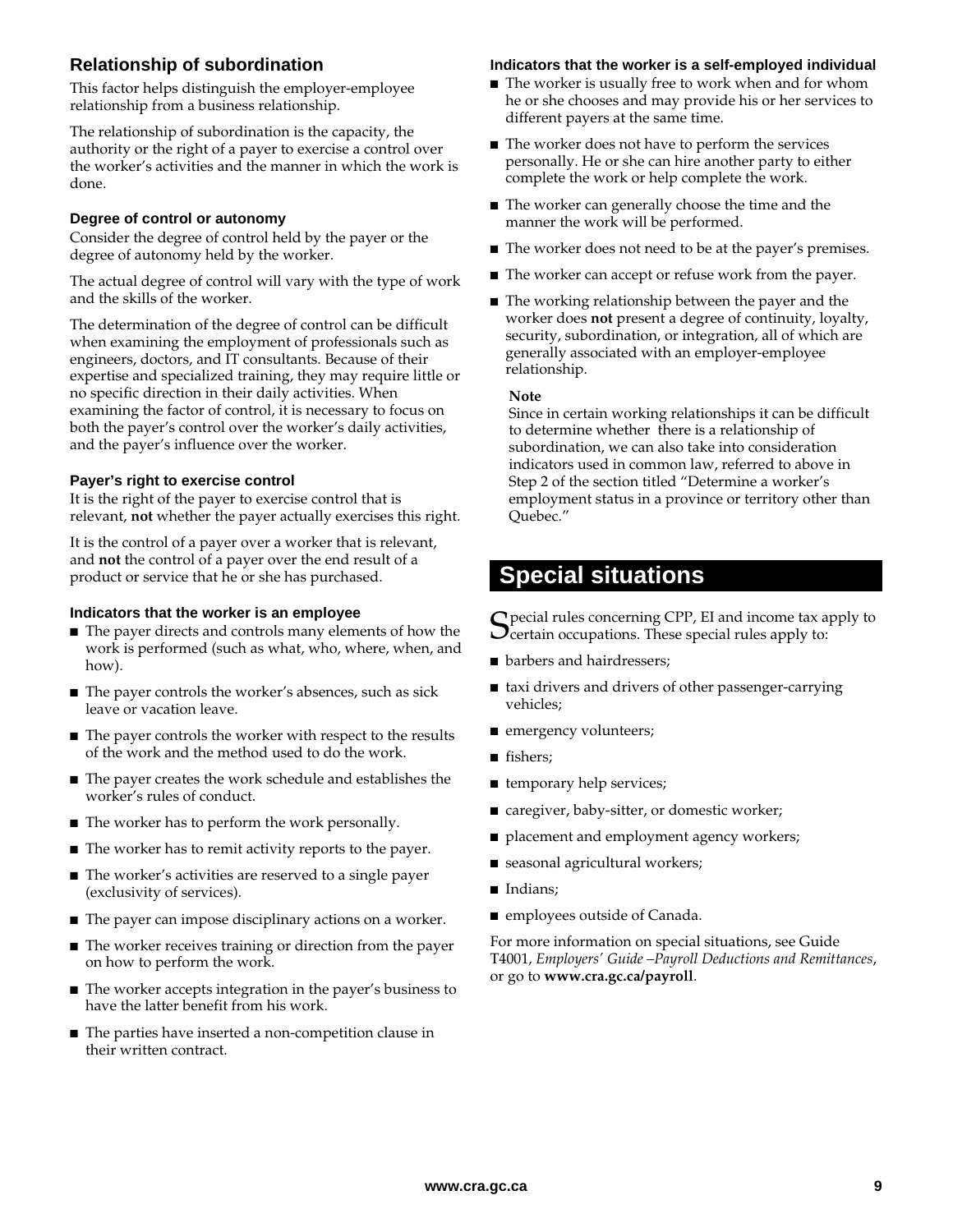### **For more information**

### **What if you need help?**

If you need more information after reading this publication, visit **www.cra.gc.ca** or call **1-800-959-5525**.

### **Forms and publications**

To get our forms and publications, go to **www.cra.gc.ca/forms** or call **1-800-959-2221**.

### **My Account**

My Account is a secure, convenient, and time-saving way to access and manage your tax and benefit information online, seven days a week! Discover all that My Account has to offer you. Take the tour at **www.cra.gc.ca/myaccount** or see Pamphlet RC4059, *My Account for individuals*.

### **Teletypewriter (TTY) users**

TTY users can call **1-800-665-0354** for bilingual assistance during regular business hours.

### **Interpretive articles**

To view articles that will help you understand the requirements of the *Canada Pension Plan* and the *Employment Insurance Act*, go to **www.cra.gc.ca/cppeiexplained**.

### **Court decisions**

- *Sagaz Industries Canada Inc. v. 671122 Ontario Ltd.* 2001 SCC 59 (27820)
- *Royal Winnipeg Ballet v. Canada* (M.N.R.) 2006 FCA 87 (A-443-04)
- *Wolf v. Canada* 2002 FCA 96 (A-563-00)
- *Standing v. Canada* (M.N.R.) [1992] F.C.J. no. 890 (A-857-90)
- *Wiebe Door Services Ltd. v. Canada* (M.N.R.) [1986] 3 F.C. 553 (A-531-85)
- 9041-6868 Québec Inc. v. Canada (M.N.R) 2005 FCA 334 (A-559-04)
- *Combined Insurance Company of America v. Canada* (M.N.R.) 2007 FCA 60 (A-469-05)
- *Grimard v. Canada* 2009 FCA 47 (A-39-08)
- *TBT Personnel Services Inc. v. Canada* 2011 FCA 256

### **Legislative references**

- Paragraph 5(1)(*a*) of the *Employment Insurance Act*
- Paragraph 6(1)(*a*) of the *Canada Pension Plan*
- Articles 2085 to 2129 of the *Civil Code of Québec*

### **Legal material**

ARCHAMBAULT, Pierre: *Contract of Employment: Why Wiebe Door Services Ltd. Does Not Apply in Quebec and What Should Replace It*, and *The Harmonisation of Federal Legislation with Quebec Civil Law and Canadian Bijuralism: Second Collection of Studies in Tax Law*, Montreal, APFF, 2005.

### **Electronic payments**

Make your payment online using the CRA's My Payment service at **www.cra.gc.ca/mypayment** or using your financial institution's telephone or Internet banking services. For more information, go to **www.cra.gc.ca/electronicpayments** or contact your financial institution.

### **Tax centres**

Jonquière Tax Centre 2251 René-Lévesque Boulevard Jonquière QC G7S 5J1

Shawinigan-Sud Tax Centre Post Office Box 3000, Station Bureau-chef Shawinigan QC G9N 7S6

St. John's Tax Centre 290 Empire Avenue St. John's NL A1B 3Z1

Sudbury Tax Centre 1050 Notre-Dame Avenue Sudbury ON P3A 5C1

Summerside Tax Centre 275 Pope Road Summerside PE C1N 6A2

Surrey Tax Centre 9755 King George Boulevard Surrey BC V3T 5E1

Winnipeg Tax Centre 66 Stapon Road Winnipeg MB R3C 3M2

For a list of our tax services offices, go to **www.cra.gc.ca/tso**.